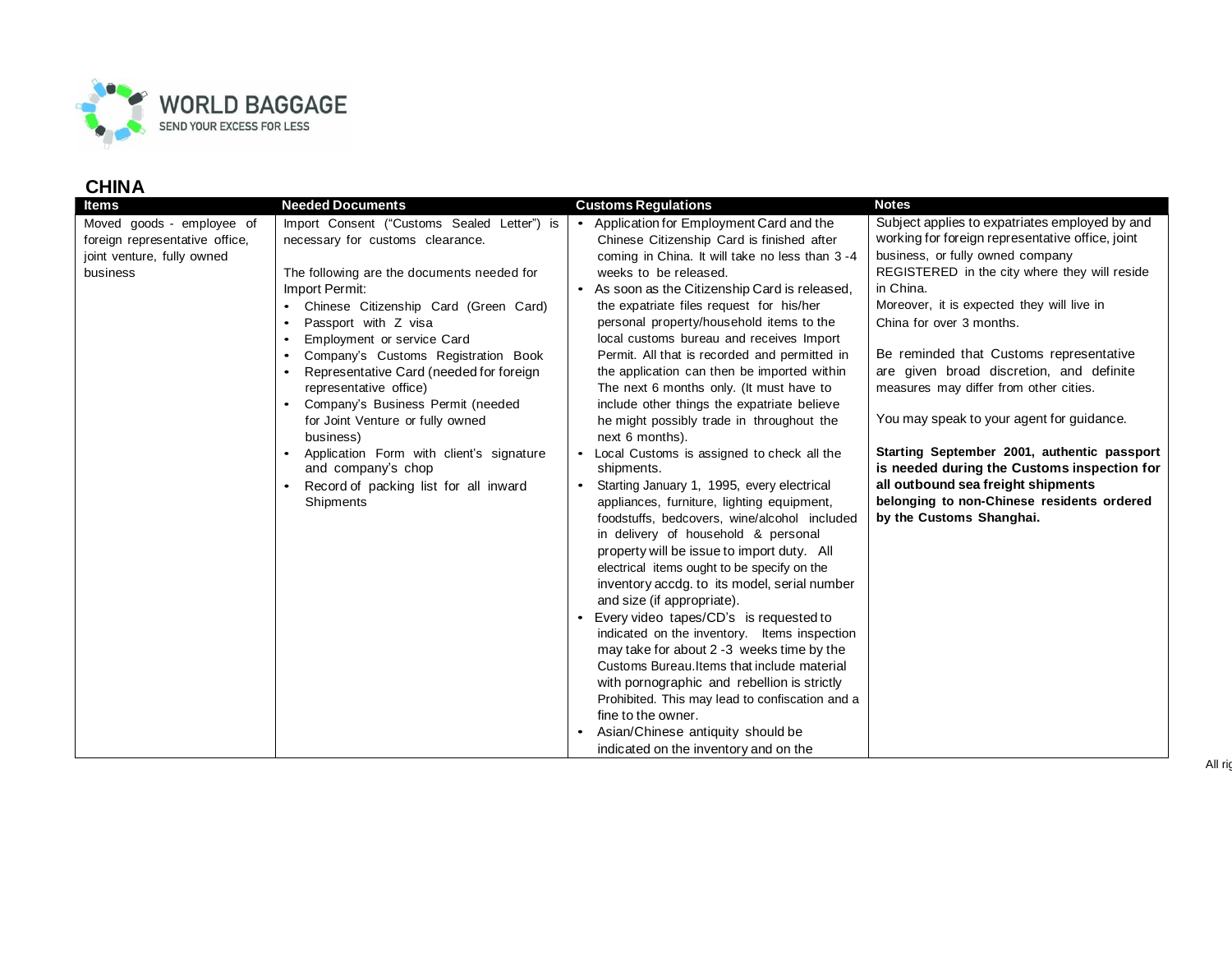

| <b>Items</b>             | <b>Needed Documents</b>                             | <b>Customs Regulations</b>                                                      | <b>Notes</b>                                  |
|--------------------------|-----------------------------------------------------|---------------------------------------------------------------------------------|-----------------------------------------------|
|                          |                                                     | application file to local Customs separately to                                 |                                               |
|                          |                                                     | be able to list them for re-export. No                                          |                                               |
|                          |                                                     | assurance is stated that such items will be                                     |                                               |
|                          |                                                     | permitted out of the country.                                                   |                                               |
|                          |                                                     | Personal shipments should not include fax<br>machines and photocopy equipments. |                                               |
| Moved goods -            | Import Permit is compulsory for customs             | Customs regulation and foreign enterprise                                       |                                               |
| Staff from News Agency   | authorization.                                      | Expatriate are the same.                                                        |                                               |
|                          | The following Documents are needed for              |                                                                                 |                                               |
|                          | Import Permit:                                      |                                                                                 |                                               |
|                          | Chinese Citizenship Card (Green Card)               |                                                                                 |                                               |
|                          | Passport with J visa                                |                                                                                 |                                               |
|                          | Journalist Card                                     |                                                                                 |                                               |
|                          | News Agency Credential<br>Customs Registration Book |                                                                                 |                                               |
|                          | Customs Application Form with client's              |                                                                                 |                                               |
|                          | signature and News Agency chop                      |                                                                                 |                                               |
|                          | Record of packing list for all inward<br>shipments  |                                                                                 |                                               |
| Moved goods -            | Import Permit is not needed. Bring                  | Customs regulation foreign enterprise are                                       | Weight allowance limitation is implemented in |
| <b>Returning Chinese</b> | authentic Chinese passport to clear customs.        | the same.                                                                       | other cities on returning Chinese's household |
|                          |                                                     |                                                                                 | items importation. Kindly speak with your     |
|                          |                                                     |                                                                                 | location agent for inquiries.                 |
| Moved goods -            | Customs clearance requires Import Permit:           | • Customs inspection on diplomatic                                              |                                               |
| Diplomatic staff         |                                                     | Shipment is not allowed.                                                        |                                               |
|                          | The following Documents are needed for              | Diplomatic duty shipment is not allowed.                                        |                                               |
|                          | Import Permit:                                      |                                                                                 |                                               |
|                          | Diplomatic Certificate                              |                                                                                 |                                               |
|                          | Passport<br>$\bullet$                               |                                                                                 |                                               |
|                          | Original AWB/or OBL with embassy's chop             |                                                                                 |                                               |
|                          | Shipment arrival notice from local shipping         |                                                                                 |                                               |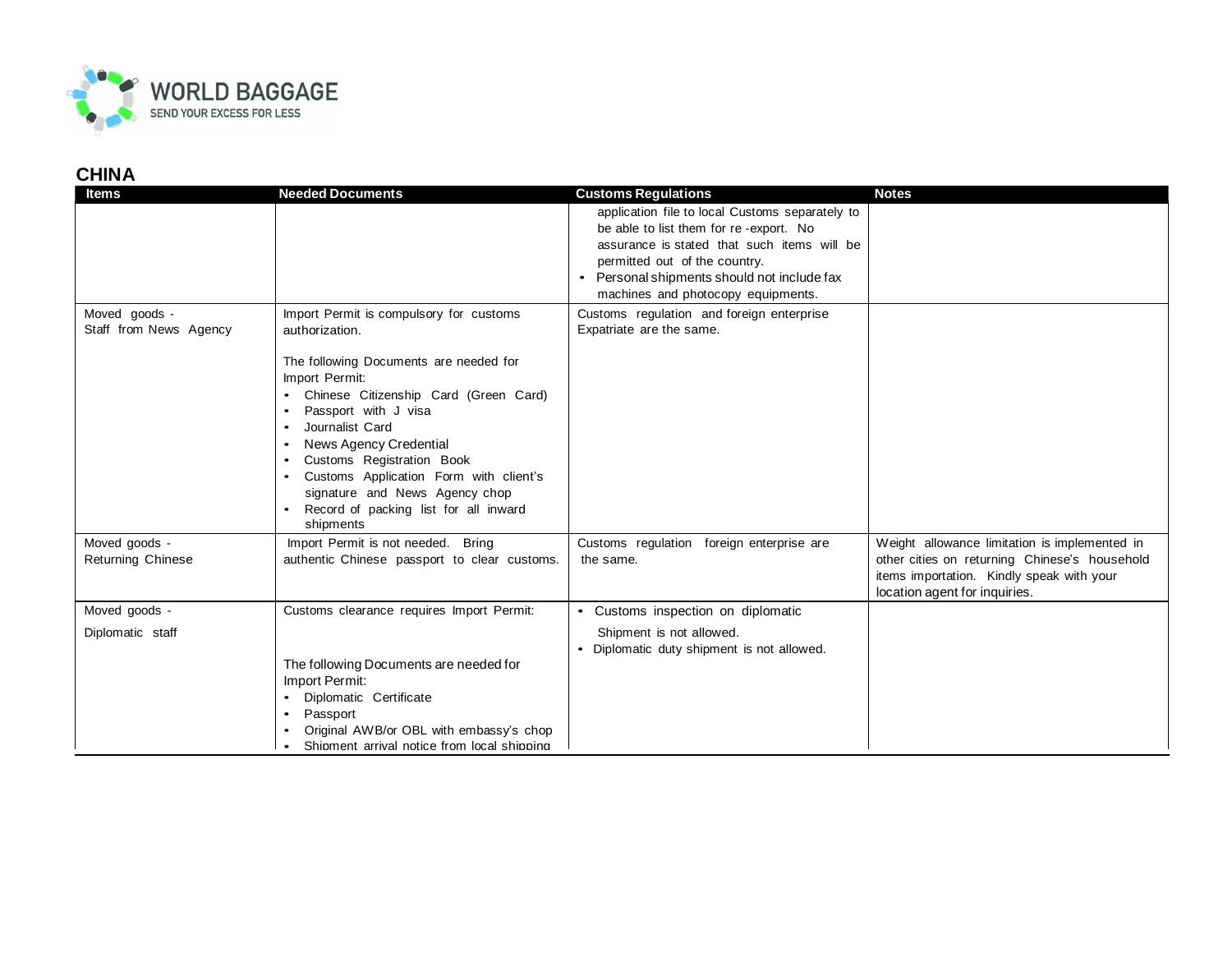

| Items                                                                                            | <b>Needed Documents</b>                                                                                                                                                                                                                                                                                                                                                                                 | <b>Customs Regulations</b>                                                                                                      | <b>Notes</b>                                                                                                                          |
|--------------------------------------------------------------------------------------------------|---------------------------------------------------------------------------------------------------------------------------------------------------------------------------------------------------------------------------------------------------------------------------------------------------------------------------------------------------------------------------------------------------------|---------------------------------------------------------------------------------------------------------------------------------|---------------------------------------------------------------------------------------------------------------------------------------|
| Office items                                                                                     | agent (please see to sea shipment)<br>Record of packing list with embassy's chop<br>$\bullet$<br>Application form with authorized signature<br>$\bullet$<br>from Embassy and embassy's chop.<br>I/P has to be applied by Embassy.<br>$\bullet$<br>Customs clearance needed Import Permit.                                                                                                               | Office items require to be checked and<br>dutiable.                                                                             |                                                                                                                                       |
|                                                                                                  | The following documents are needed for<br>Import Permit:<br>Inventory packing list<br>Pro-forma statement<br>$\bullet$<br>Authentic AWB/OBL<br>$\bullet$<br>Company's Business Permit<br>$\bullet$<br>Company's Customs Registration book<br>$\bullet$<br>Application form with company's chop<br>$\bullet$<br>Importing goods list issued by customs<br>(applicable to J -V or fully owned<br>company) |                                                                                                                                 |                                                                                                                                       |
| Cars and Mini - vans                                                                             | Import Permit is needed for customs<br>clearance.<br>Needed papers for Import Permit is<br>same as household goods.                                                                                                                                                                                                                                                                                     | Import limitations are presided at the local<br>level.<br>Import duty and taxes are appropriate and duty<br>free for diplomats. | Speak with your agent for other inquiries.                                                                                            |
| Food                                                                                             | Similar procedures as for household goods.                                                                                                                                                                                                                                                                                                                                                              | Non-perishable food can be trade in<br>depending on the quantity.                                                               |                                                                                                                                       |
| Dangerous articles,<br>ammunition, drugs,<br>pornographic and politically<br>rebellious material |                                                                                                                                                                                                                                                                                                                                                                                                         | Import is not allowed.                                                                                                          |                                                                                                                                       |
| Animals                                                                                          | Similar documents as HHG if pets will arrive to<br>China by cargo.                                                                                                                                                                                                                                                                                                                                      | Import limitations are presided at the local<br>level.                                                                          | Kindly speak with your locations agent for other<br>inquiries.                                                                        |
| Computers                                                                                        |                                                                                                                                                                                                                                                                                                                                                                                                         |                                                                                                                                 | PC's with encryption capabilities need consent<br>of software ahead to importation. Import of<br>regular PC's and laptops with simple |